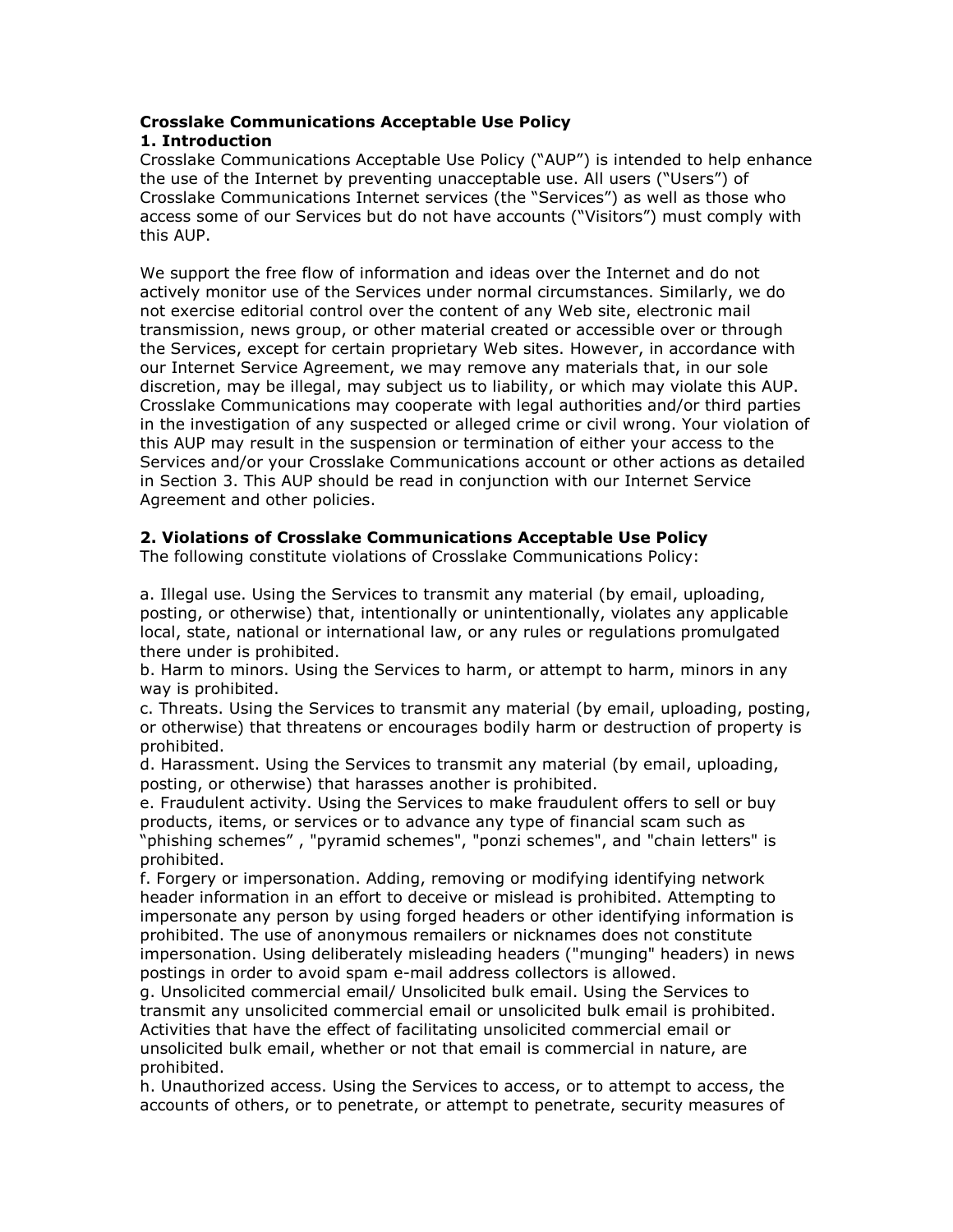Crosslake Communications or another entity's computer software or hardware, electronic communications system, or telecommunications system, whether or not the intrusion results in the corruption or loss of data is prohibited.

i. Copyright or trademark infringement. Using the Services to transmit any material (by email, uploading, posting, or otherwise) that infringes any copyright, trademark, patent, trade secret, or other proprietary rights of any third party, including, but not limited to, the unauthorized copying of copyrighted material, the digitization and distribution of photographs from magazines, books, or other copyrighted sources, and the unauthorized transmittal of copyrighted software is prohibited. Crosslake Communications is registered under the Digital Millennium Copyright Act of 1998. j. Collection of personal data. Using the Services to collect, or attempt to collect, personal information about third parties without their knowledge or consent is prohibited.

k. Reselling the services. Reselling the Services without Crosslake Communications' authorization is prohibited.

l. Network disruptions and unfriendly activity. Using the Services for any activity which adversely affects the ability of other people or systems to use Crosslake Communications Services or the Internet is prohibited. This includes "denial of service" (DoS) attacks against another network host or individual user. Interference with or disruption of other network users, network services or network equipment is prohibited. It is the User's responsibility to ensure that their network is configured in a secure manner. A User may not, through action or inaction, allow others to use their network for illegal or inappropriate actions. A User may not permit their network, through action or inaction, to be configured in such a way that gives a third party the capability to use their network in an illegal or inappropriate manner. Crosslake Communications customers may be billed for charges Crosslake Communications incurs due to the customer causing any type of service outage or disruption. This includes outages or disruptions due to bandwidth violations, DoS violations, SPAM email violations and any other outage or disruption. This includes charges Crosslake Communications incurs from any third party that may be required to resolve any outage or disruption caused by any Crosslake Communications customer.

m. News. Crosslake Communications Users should use their best judgment when posting to any newsgroup. Many groups have charters, published guidelines, FAQs, or "community standards" describing what is and is not considered appropriate. Usenet can be a valuable resource if used properly. The continued posting of offtopic articles is prohibited. Commercial advertisements are off-topic in most newsgroups, especially regional groups not specifically named for such. The presence of such articles in a group is not indicative of the group's "intended" use. Please familiarize yourself with basic USENET netiquette before posting to a newsgroup.

#### 3. Reporting Violations of Crosslake Communications AUP

Crosslake Communications requests that anyone who believes that there is a violation of this AUP direct the information to the Internet Manager, at: abuse@crosslake.net

If available, please provide the following information: The IP address used to commit the alleged violation

The date and time of the alleged violation, including the time zone or offset from GMT

Evidence of the alleged violation